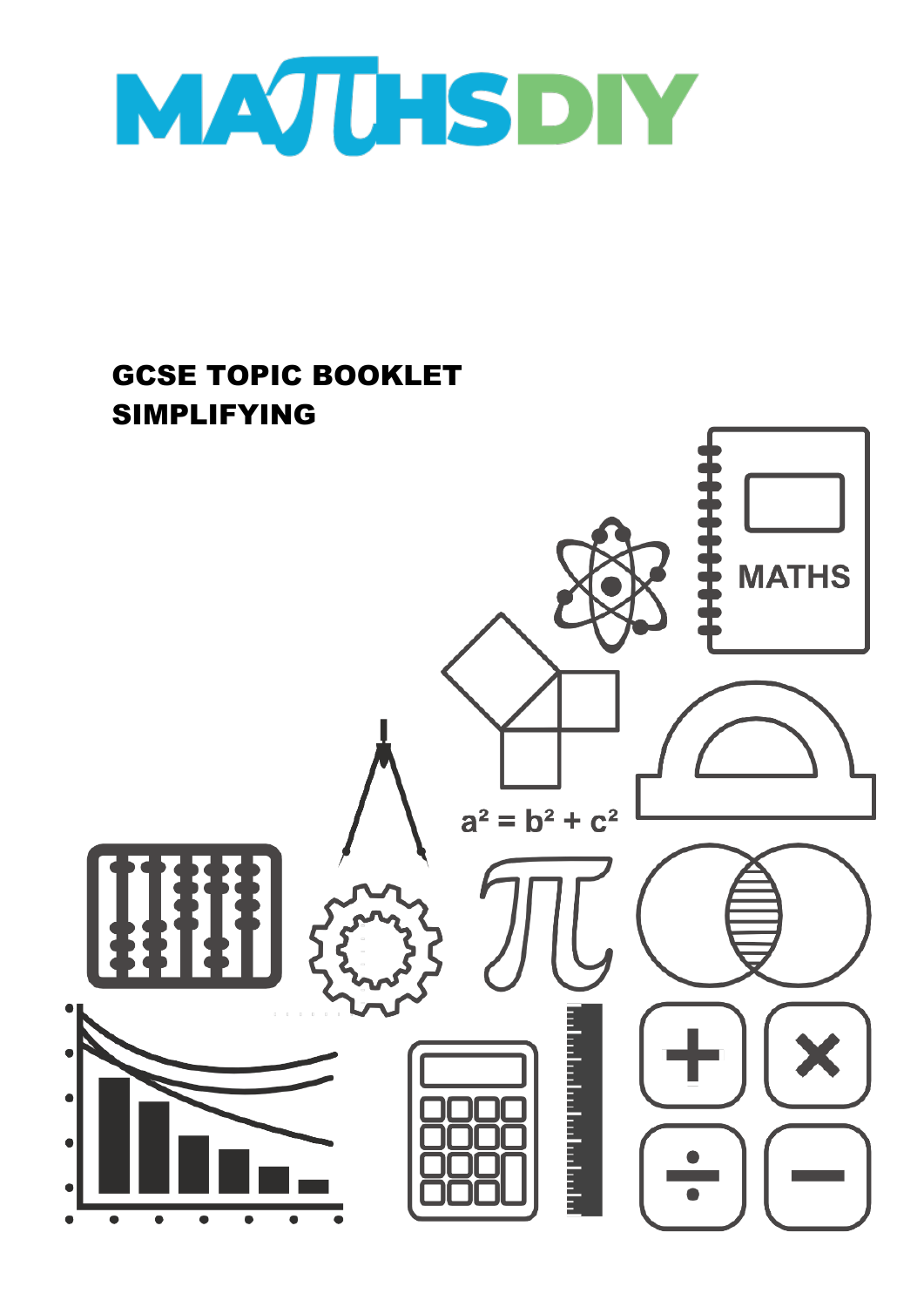| <b>MAJUHSHIV</b> | 1. | Simplify $2y + 5y + 4y$ |     |
|------------------|----|-------------------------|-----|
|                  | 2. | Simplify $5y + y - 2y$  | (1) |
|                  | 3. | Simplify $8x - 4x + 2x$ | (1) |
|                  | 4. | Simplify $3y + 2y - 4y$ | (1) |
|                  |    |                         | (1) |
|                  | 5. | Simplify $4a - 2a + 7a$ | (1) |
|                  | 6. | Simplify $2b - 5b + 7b$ |     |
|                  |    |                         |     |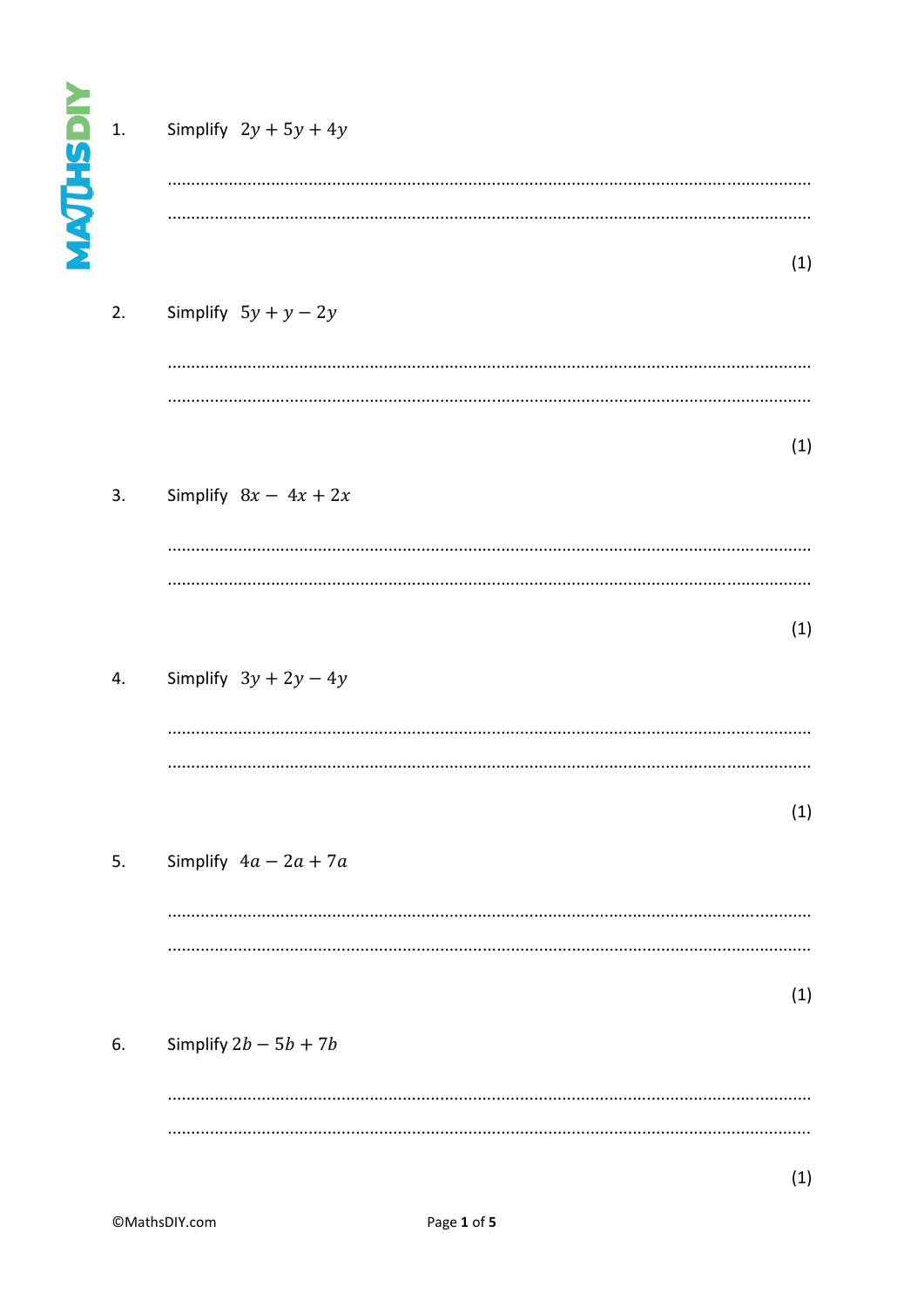| <b>MAJHSDIY</b> | 7.  | Simplify $7x + 4y + 2x + 3y$   |     |
|-----------------|-----|--------------------------------|-----|
|                 | 8.  | Simplify $5x + 7y + 2x + 4y$   | (2) |
|                 | 9.  | Simplify $8x + 13y + 2x - 11y$ | (2) |
|                 | 10. | Simplify $2a + 6b - 4a - 11b$  | (2) |
|                 | 11. | Simplify $3c-d-2c+3d$          | (2) |
|                 | 12. | Simplify $2b + 3b - 14d$       | (2) |
|                 |     |                                |     |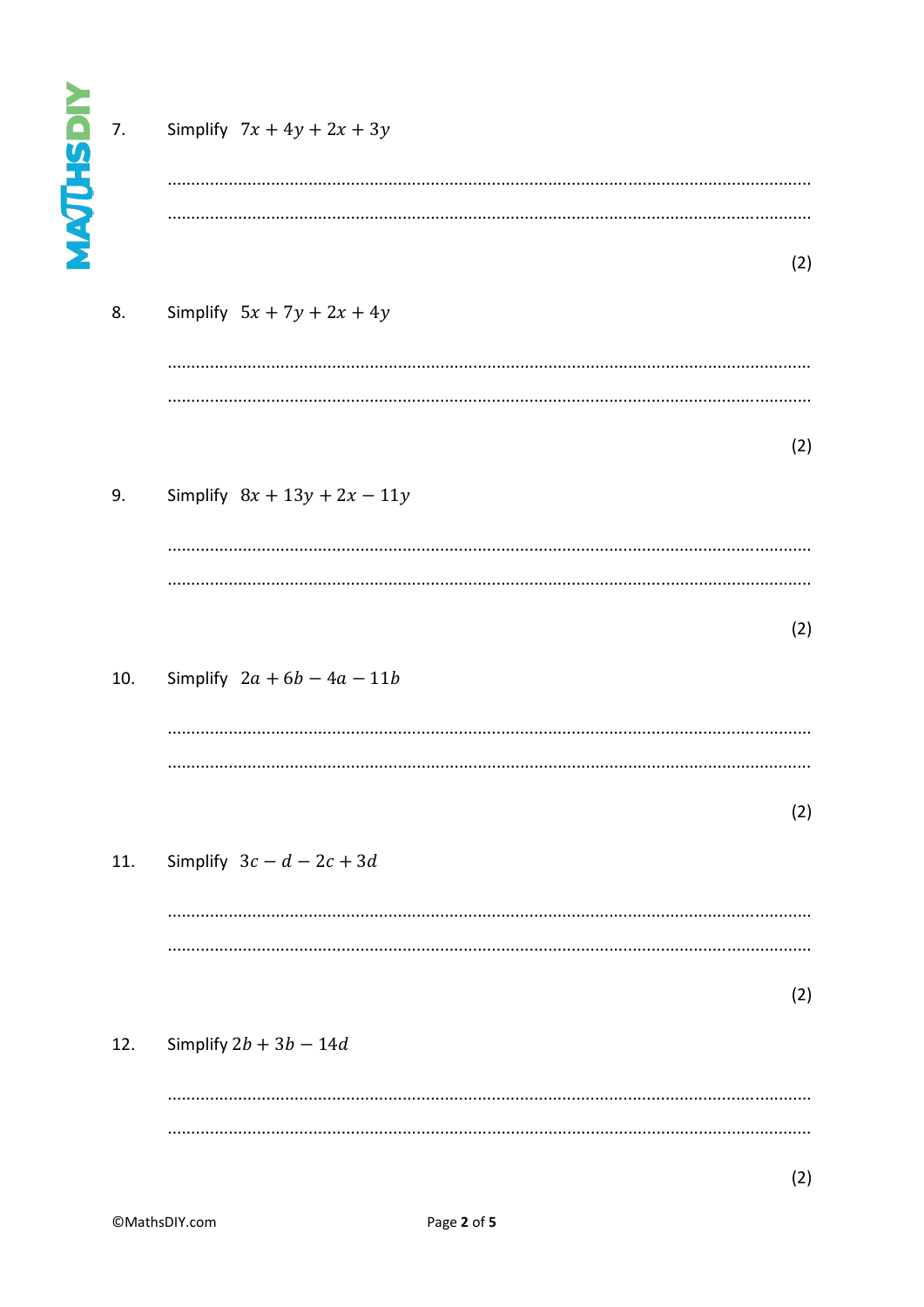| <b>MAJHSDIY</b> | 13. | Simplify $3 + 6x + 4 + 5x$     | (2) |
|-----------------|-----|--------------------------------|-----|
|                 | 14. | Simplify $5y - 9 + y + 11$     |     |
|                 | 15. | Simplify $8x + 4 + 4x - 7$     | (2) |
|                 | 16. | Simplify $6y - 7 - 2y - 3$     | (2) |
|                 | 17. | <br>Simplify $4a + 6 - 5a + 1$ | (2) |
|                 | 18. | Simplify $2b - 4c + 11b - c$   | (2) |
|                 |     |                                |     |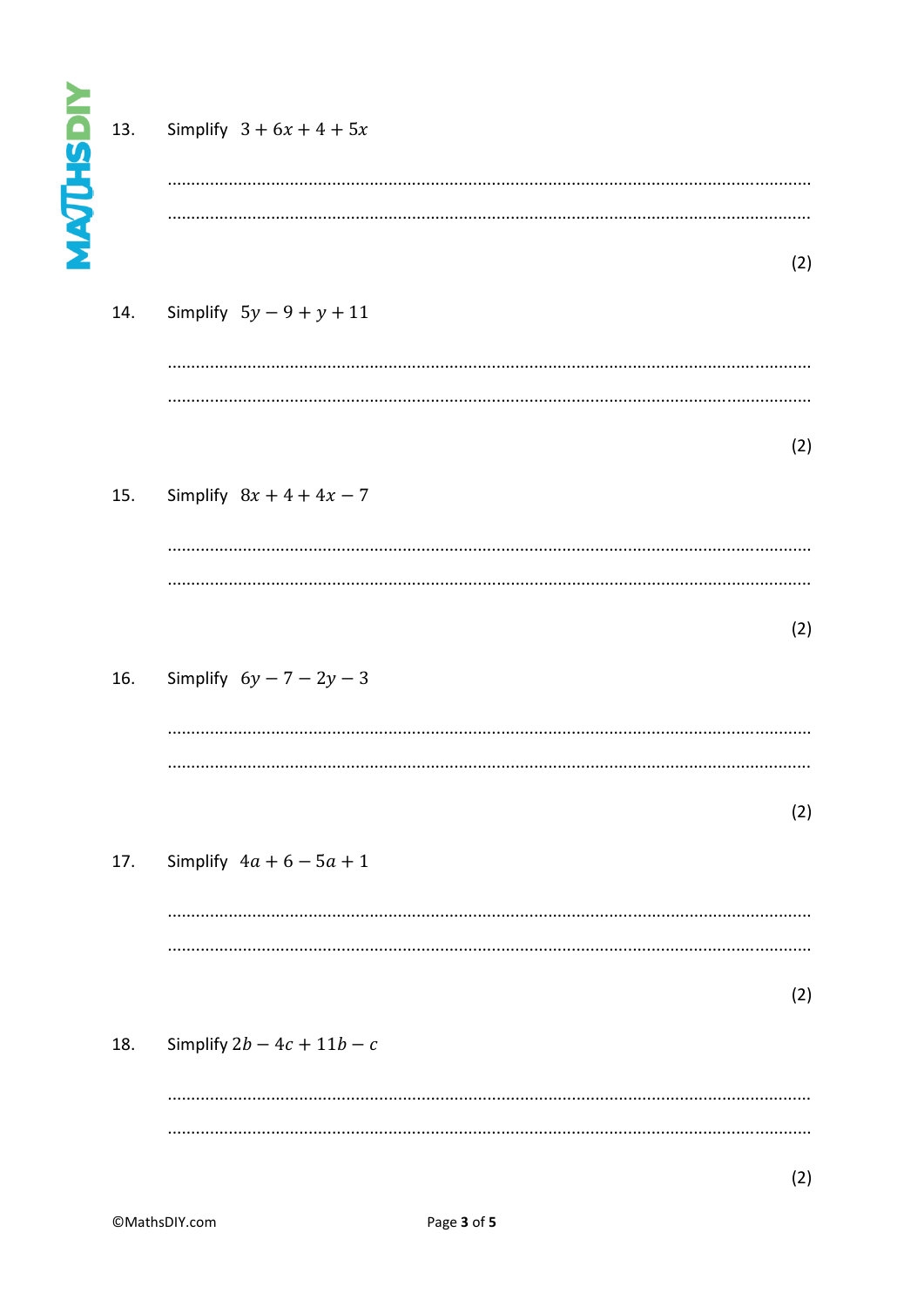| <b>NAJUSHOM</b> |     | 19. Simplify $3a^2 \times 4a$       |     |
|-----------------|-----|-------------------------------------|-----|
|                 | 20. | Simplify $5x^3 \times 2x^2$         | (2) |
|                 | 21. | Simplify $3a^2b \times 4ab$         | (2) |
|                 |     | 22. Simplify $6yz^2 \times 2y^3z^2$ | (2) |
|                 | 23. | Simplify $4c \times 3c^2$           | (2) |
|                 | 24. | Simplify $2bc^3 \times 5b^2c$       | (2) |
|                 |     |                                     |     |